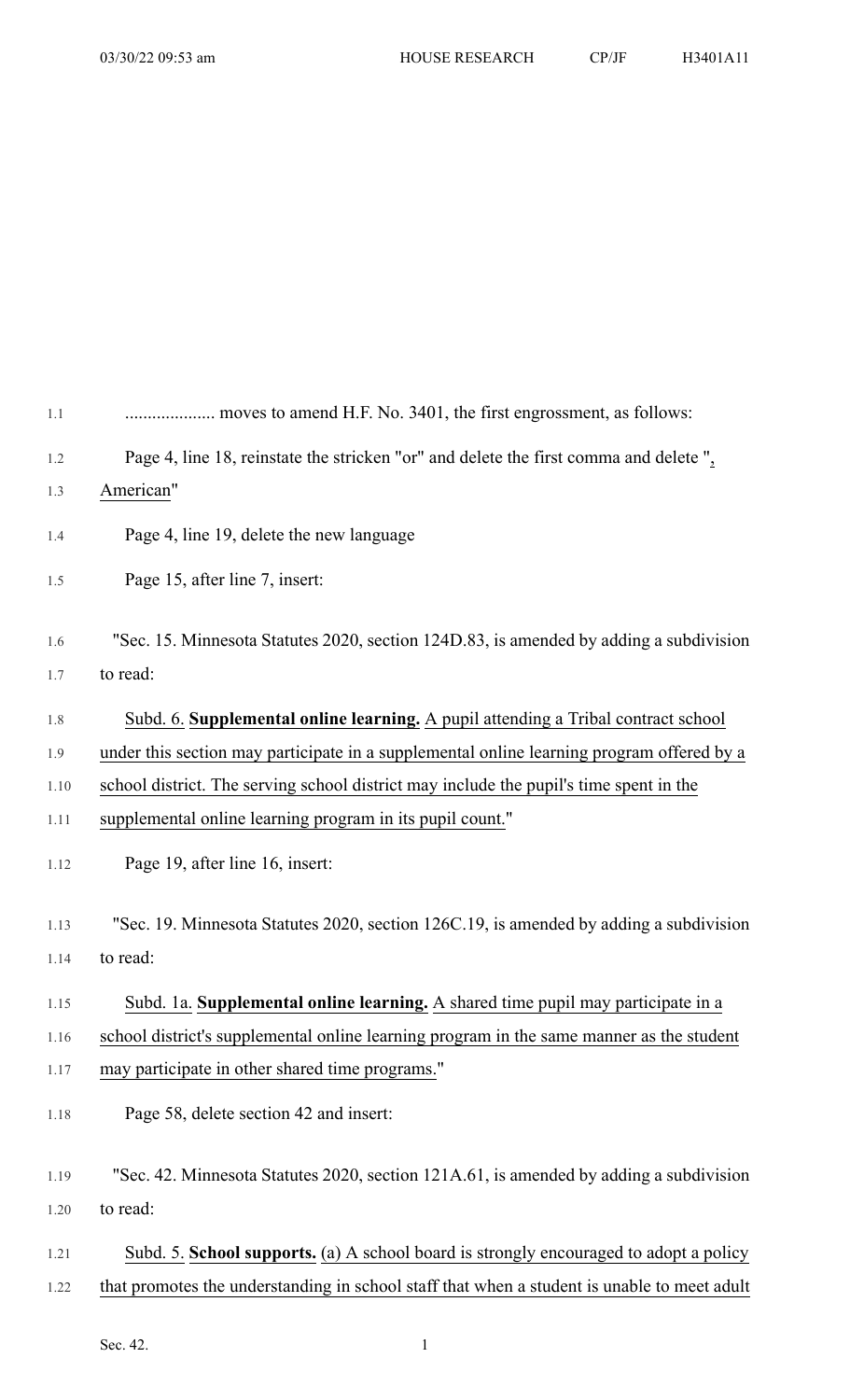| 2.1  | expectations it is often because the student lacks the skills to respond to a situation        |
|------|------------------------------------------------------------------------------------------------|
| 2.2  | appropriately. A school district must support school staff in using tiered interventions that  |
| 2.3  | teach students skills and prioritize relationships between students and teachers.              |
| 2.4  | (b) A school board is strongly encouraged to adopt a policy that discourages teachers          |
| 2.5  | and staff from reacting to unwanted student behavior with approaches that take away the        |
| 2.6  | student's opportunity to build skills for responding more appropriately.                       |
| 2.7  | Sec. 43. [121A.611] RECESS AND OTHER BREAKS.                                                   |
| 2.8  | (a) "Recess detention" as used in this chapter means excluding or excessively delaying         |
| 2.9  | a student from participating in a scheduled recess period as a consequence for student         |
| 2.10 | behavior. Recess detention does not include, among other things, providing alternative         |
| 2.11 | recess at the student's choice.                                                                |
| 2.12 | (b) A school district or charter school is encouraged to ensure student access to structured   |
| 2.13 | breaks from the demands of school, and to support teachers, principals, and other school       |
| 2.14 | staff in their efforts to use evidence-based approaches to reduce exclusionary forms of        |
| 2.15 | discipline.                                                                                    |
| 2.16 | (c) A school district or charter school must not use recess detention unless:                  |
| 2.17 | ) a student causes or is likely to cause serious physical harm to other students or staff;     |
| 2.18 | (2) the student's parent or guardian specifically consents to the use of recess detention;     |
| 2.19 | or                                                                                             |
| 2.20 | (3) for students receiving special education services, the student's individualized education  |
| 2.21 | program team has determined that withholding recess is appropriate based on the                |
| 2.22 | individualized needs of the student.                                                           |
| 2.23 | (d) A school district or charter school must require school staff to make a reasonable         |
| 2.24 | attempt to notify a parent or guardian within 24 hours of using recess detention.              |
| 2.25 | (e) A school district or charter school must compile information on each recess detention      |
| 2.26 | at the end of each school year, including the student's age, grade, gender, race or ethnicity, |
| 2.27 | and special education status. A school district or charter school is encouraged to use the     |
| 2.28 | data in professional development promoting the use of nonexclusionary discipline. This         |
| 2.29 | information must be available to the public upon request.                                      |
| 2.30 | (f) A school district must not withhold or excessively delay a student's participation in      |
| 2.31 | scheduled mealtimes. This section does not alter a district's existing responsibilities under  |
| 2.32 | section 124D.111 or other state or federal law."                                               |